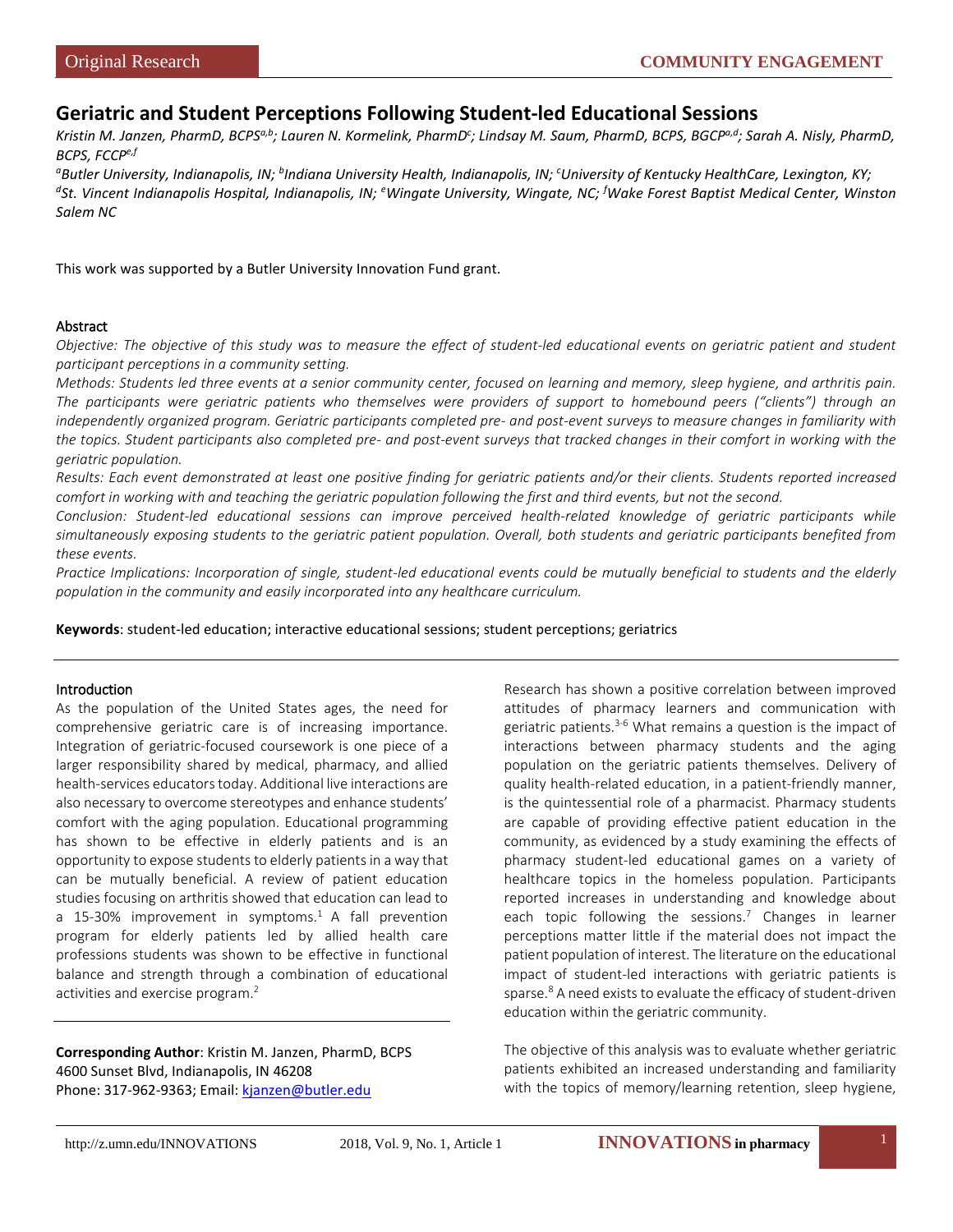and arthritis pain following interactive sessions with pharmacy students.

## Methods

The three main outcomes assessed during this study were the change in the geriatric population's perceptions of the importance of the topic covered, geriatric participants' selfassessed knowledge, and student perceptions of the geriatric population following each student-led educational session.

This study was conducted with the Indianapolis Catholic Charities Senior Companion Program, which pairs community seniors with homebound "clients" to provide one-on-one care and companionship. The geriatric participants were the community seniors that visit the homebound "clients." There were a total of three student-led educational sessions, each focused on a specific topic. Topics were identified by leadership within the Catholic Charities organization. In addition to the geriatric participants, students from three schools of pharmacy (Butler, Purdue and Manchester Universities) participated in the sessions. The program was funded through a Butler University Innovation Fund Grant. The cohort of student and geriatric participants varied for each of the three events and all participation was optional; elderly community center visitors were allowed to partake in activities and/or receive educational handouts without consenting to be study participants, and likewise, student pharmacists were not required to participate as a part of academic requirements. During the first session, informed consent was obtained for the geriatric participants. At subsequent sessions, completion of informed consent for continuing geriatric participants was verified and obtained for any new participants. Student informed consent was obtained at each session, regardless of whether the students volunteered at earlier events.

Based on prior experience with the study group, changes in perception were used to increase activity engagement while still determining the impact of the intervention. At events before this study, the participants were less involved in the activities when there were objective assessments, such as quizzes. Due to this, perception surveys were developed in conjunction with the Catholic Charities leadership and the investigators. Goals of each session were to give the study participants information that could be useful to themselves as well as to the homebound "clients" that they visited each week. Because only the study participants were at the events, perceptions on the impact for the homebound "clients" and the participants' own health was deemed the most appropriate way to evaluate the events.

## *Pre- and Post-Event Surveys* Geriatric Participants

The outcomes were measured by pre- and post-event surveys of the elderly participants. The surveys utilized a 5-point Likerttype scale ranging from strongly disagree (1) to strongly agree (5). The elderly participants completed the same survey before and after each session, except that the post-event survey included two additional open-ended questions. The survey (Table 1) measured the impact of the topic on the participants' daily life, the participants' and their medical provider's prior discussions, and general perceptions on the education and how it was expected to affect their homebound clients. Eventspecific feedback in the form of open-ended comments was also gathered during the field surveys, in an effort to improve the design and execution for future events.

# Student Participants

The student participants completed a survey with three questions on the pre-and post-event survey, with additional open-ended. The questions asked the students to rank their comfort working with and teaching the elderly population and their perceptions of the dependence level in the elderly population.

## Statistical Analysis

Pre- and post-survey results were compared utilizing Wilcoxon ranked-sum analysis and utilized a p-value of <0.05. Statistical analysis was completed utilizing SPSS version 22.

## *Educational Sessions*

The student participants were responsible for facilitating each activity for the different sessions. Prior to the session, they were required to attend an orientation led by faculty and student event coordinators, in which they practiced the different activities and discussed the topics that would be taught at the session in detail. The students were given a manual for each session with instructions for the activities. During all three sessions, the elderly participants were given a handout summarizing the session's topic and a small door prize for participation. Additionally, there were prizes for the winners of each session game. Each program ran approximately two hours, including time for student volunteers and seniors to meet and socialize before the educational event began.

## Memory and Learning

The first program, focused on memory and learning retention, divided the participants into three groups that rotated through three stations during the event. The stations were differentiated by topic: facts and myths about dementia, differences between the normal process of aging and warning signs of Alzheimer's disease, and common misconceptions about memory loss and Alzheimer's disease. The information at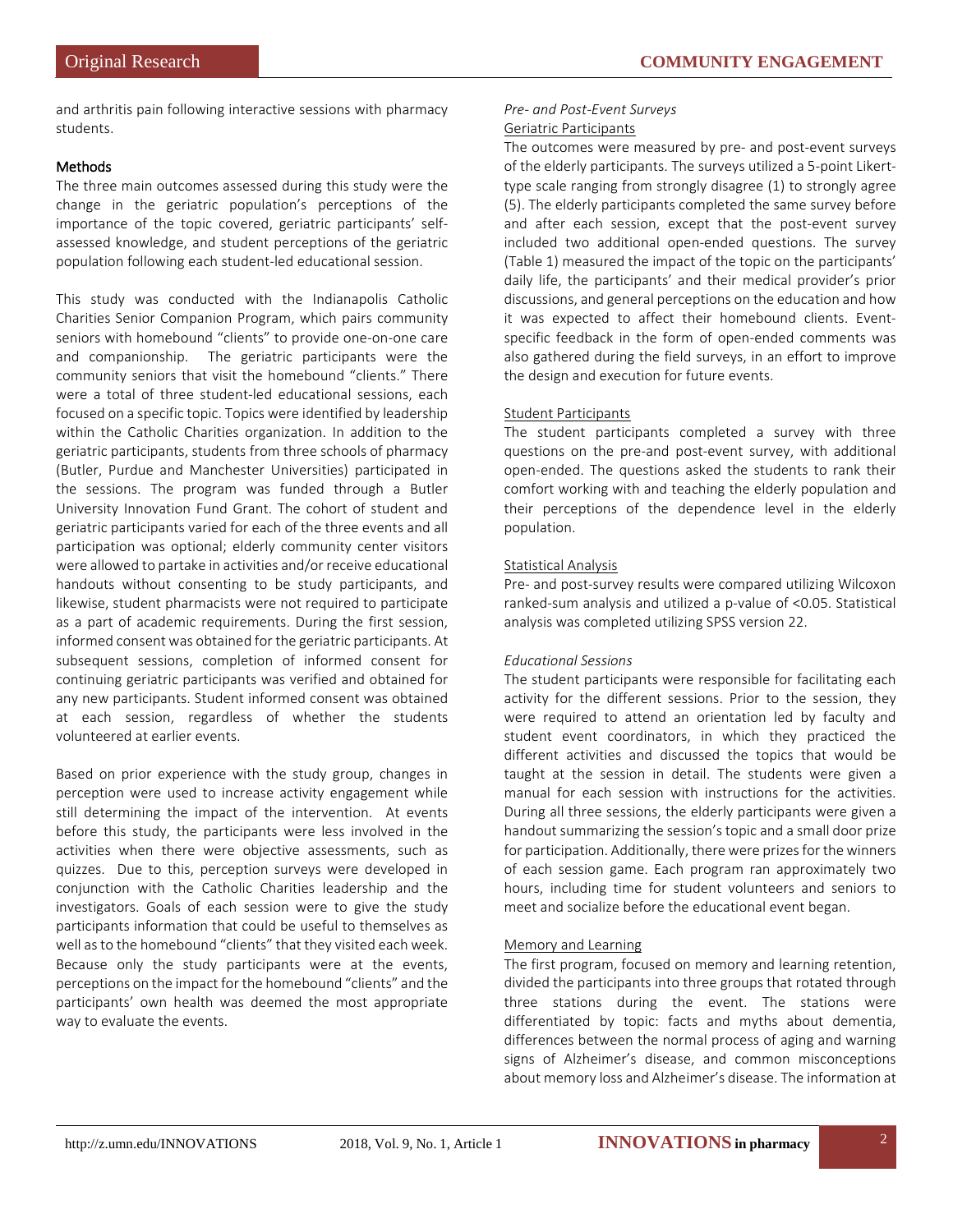each station was delivered in the form of interactive games to engage participation and enhance retention.

## Sleep Hygiene

In the second session, participants took part in a game-show style activity regarding non-pharmacologic treatments for insomnia. The participants answered questions pertaining to causes, treatment, and prevention of insomnia. Again, the information was presented in an interactive manner to enhance learning and retention.

## Arthritis Pain

The third program covered arthritis pain, including stretches and exercises to help alleviate pain. This event consisted of multiple stations each dedicated to specific stretches and exercises that included: chair stretches, wrist and leg exercises, and stretch bands.

#### Results

*Change in Geriatric Perception of Student-led Educational Sessions*

Full results of geriatric participant perception surveys for each education session can be found in Table 1. Specific demographic data was not collected at each event; however, the Senior Companion Program participants are predominantly African American (91%), female (96%), and over the age of 70 (58%). The names of attendees were not tracked, so the number of participants who attended multiple events is unknown. Open-ended comments were positive, with the majority focused on that the participants enjoyed working with and learning from students.

## Memory and Learning

Fifty geriatric patients attended the first activity on memory and learning. Statistical significance was noted for Item 2 concerning impact on the homebound client's day-to-day activities (p=0.011).

## Sleep Hygiene

The second educational session had 53 geriatric participants present to learn about sleep hygiene. Statistical significance was observed on Item 4, which assessed confidence in knowledge about sleep hygiene (p=0.049) and Item 5, which assessed the participant's ability to recommend activities to homebound clients to improve sleep hygiene (p=0.034).

## Arthritis Pain

Forty-five participants were present for the third educational session about arthritis pain. Statistical significance was shown from pre-survey to post survey results for Item 1 and 2 regarding impact on daily life and activities of geriatric participant ( $p < 0.001$ ) and impact on daily lives of the homebound clients (p=0.029). Statistical significance was also

noted with Item 3, assessing previous physician discussion of arthritis (p=0.001) and Item 7 concerning the participants' desire to learn more about arthritis (p=0.009).

#### *Changes in Student Perceptions*

Full results of student surveys for each education session can be found in Table 2.

#### Memory and Learning

During the first session on memory and learning, 12 students participated in conducting the educational activities. An improvement was noted in students' comfort in working with (p=0.005) and teaching (p=0.008) geriatric patients.

#### Sleep Hygiene

The second session, focusing on sleep hygiene, included 15 student volunteers. No statistically significant changes from baseline occurred regarding students' perceptions of geriatric patients in any of the survey items.

## Arthritis Pain

A total of 13 student volunteers participated in the final educational session about arthritis pain. Similar to the first event, students' survey responses showed a statistically significant difference from pre-survey to post-survey regarding comfort working with (p=0.006) and teaching (p=0.004) geriatric patients. Additionally, statistical significance was achieved from pre-survey to post-survey response regarding the belief that geriatric patients can be independent (p=0.003).

## Discussion and Conclusion

#### *Discussion*

While many studies have examined the effects of interactions with the elderly on students, this study also addresses the effect of these interactions on the elderly themselves. $3-6$ Students were successful in increasing patients' perceptions of their healthcare knowledge of covered topics in several areas. When comparing the results of pre- and post-event surveys, statistical significance was reached in at least one item in all three events. One unique facet of this current analysis is the potential impact of these sessions on the homebound clients of the geriatric participants. Information gathered at these sessions may be carried forward to impact the health and knowledge of those elderly restricted to home care.

Each specific event showed promising results for the elderly population. Elderly participants demonstrated positive changes in their perceived ability to impact homebound clients' day-today lives after the memory and learning and arthritis pain events. For the sleep hygiene event, patients felt more comfortable in their knowledge and more confident making recommendations regarding sleep to their homebound clients. The arthritis event saw the largest effect on the participants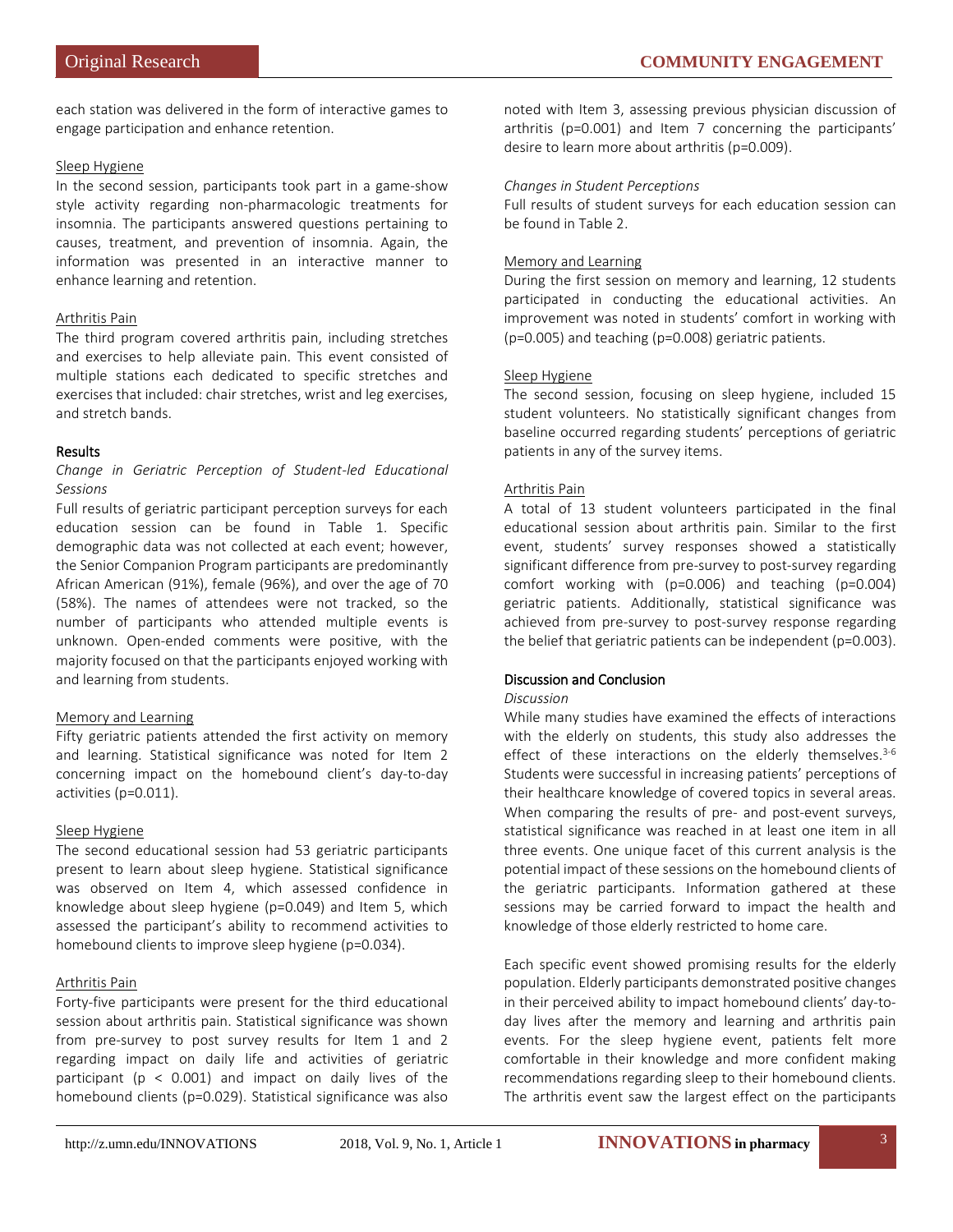themselves, with patients reporting that the event impacted their daily lives and spurred interest in learning more about exercise. Additionally, elderly participants reported that they enjoyed working with the students in the open-ended comments portion of the survey.

Many statistically significant results showed no change in the median values between pre- and post-surveys, signifying less variance in the overall response. One question (Item 2, sleep event) had identical medians and interquartile range (IQR) but reached statistical significance. These results are due to the change in frequency of each specific Likert value and, though statistically significant, may not be clinically relevant.

The topics, which were chosen by the investigators in conjunction with the Catholic Charities leadership, had very high pre-survey scores, indicating baseline comfort with those areas. In the future, choosing topics that geriatric participants feel less comfortable with could allow for more clinically relevant changes. The changes in response between the events could be due to the amount of patients that were personally affected by these conditions. Though specific medical history data is not available for the participants or their homebound clients, it is likely that a number of participants visit clients with memory and sleep problems. Likewise, with a statewide prevalence of 54% in adults aged over 65 years, it is likely that many participants suffer from arthritis themselves.<sup>9</sup>

In accordance with existing literature, students reported increased comfort and confidence in working with the elderly after participation in an event. $3-6$  With focused training prior to the event, students were able to successfully teach elderly participants non-pharmacologic strategies to improve their daily lives, and possibly to extend that effect to their homebound clients. Baseline comfort among the pharmacy students in this study was higher than anticipated. This could be indicative of volunteer bias – participants who signed up to volunteer at the event were likely more comfortable and/or excited to work with this population than were those who did not attend the events.

There are several limitations to this study. Increase in knowledge of the topics covered in the sessions was selfreported, and no objective measures were performed to identify the extent of this learning. Some responses might have been biased because of a lack of understanding of the topic title – for example, there was an increase in the number of participants who reported speaking to their primary care practitioner about sleep hygiene after the event, even though they had clearly not seen this provider during the event. This could demonstrate survey fatigue or a lack of understanding prior to starting the event. Demographic data was not collected for either the volunteers or participants. This information could

be utilized in the future to target topics that might be helpful to the participants. Finally, neither frequency of student volunteering nor elderly participant attendance was tracked, so some participants may have volunteered or attended multiple events.

Despite the aforementioned limitations, several important lessons can be learned from this analysis. Integration of healthcare learners into the community can provide an enriching experience for both groups in a service-learning atmosphere. Detailed material should be provided to the students before the event, and an interactive training session can increase comfort with the activity. Topics should be tailored to the specific group of participants to maximize impact, which might require discussion with community leaders or a survey of the participants. The interactive games that were utilized in this study were simple to understand, encouraged participation, and were well received by geriatric participants. The effect of this method as opposed to more traditional formats for educational programming could be an area of future study.

#### *Conclusion*

Exposure to elderly patients in a community setting was beneficial to both pharmacy students and the seniors who participated in the educational events. Elderly participants benefited from the events, according to their self-reported perceptions, with impacts to either their own or their homebound clients' daily lives. Students felt increased comfort in working with the geriatric population and felt that their ability to teach this age group had improved. Events such as these could provide students with invaluable exposure while also improving health and wellness in the community.

## *Practice Implications*

This study demonstrates that senior participants found interactions with students beneficial and enjoyable. Additionally, it highlighted the importance for student exposure and practice in working with the elderly population. Attendance at the events led to increased comfort in providing education to seniors, which will be an essential skill after graduation. Incorporating these types of activities into the didactic curriculum should be considered to increase student pharmacist comfort and competence in educating the elderly.

**Acknowledgments**: The authors thank Thomas Fehn, PharmD and Kayla Goodwine, PharmD for their assistance in data collection and project execution.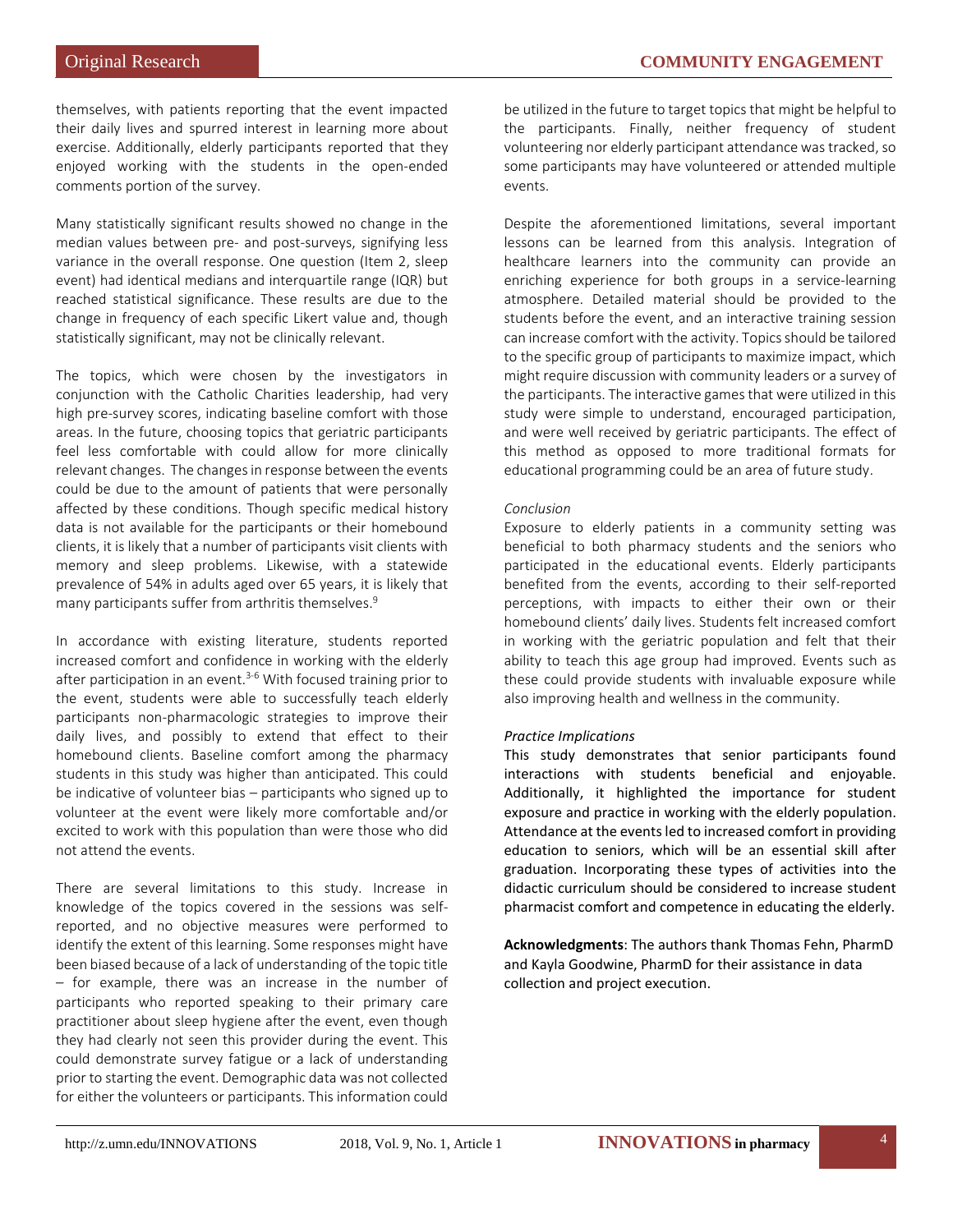#### References

- 1. Hirano PC, Laurent DD, Lorig K. Arthritis patient education studies, 1987-1991: a review of the literature. Patient Educ Couns. 1994;24:9-54.
- 2. Der Ananian CA, Mitros M, Buman MP. Efficacy of a student-lef community-based, multifactorial fall prevention program: Stay in Balance. Front Public Health. 2017;5:Article 30.
- 3. Adkins DM, Mayhew SL, Gavaza P, Rahman S. Pharmacy students' attitudes toward geriatric nursing home patients. Am J Pharm Educ. 2012;76:Article 81.
- 4. Martin BA, Porter AL, Shawl L, Motl Moroney SE. A model for partnering first-year student pharmacists with community-based older adults. Am J Pharm Educ. 2012;76:Article 85.
- 5. Mobley Smith MA, Koronkowski MJ, Petersen NM. Enhancing student learning through integrating community-based geriatric educational outreach into ambulatory care advanced practice experiential training. Am J Pharm Educ. 2004;68:Article 20.
- 6. Dy-Boarman E, Martin D, Nisly SA. Use of a health screening and education event to change student attitudes towards the elderly. Curr Pharm Teach Learn. 2017;9(1):101-7.
- 7. Beggs AE, Karst AC. Effectiveness of pharmacy student-led health education in adults experiencing homelessness. J Health Care Poor Underserved. 2016;27:954-60.
- 8. Eaton J, Donaldson G. Alternating nursing student and older adult attitudes through a possible selves ethnodrama. J Prof Nurs. 2016;32:141-51.
- 9. Behavioral Risk Factor Surveillance System: Indiana Arthritis Prevalence. Centers for Disease Control and Prevention.

https://www.cdc.gov/arthritis/data\_statistics/statedata/Indiana.html. Updated March 27, 2017. Accessed September 4, 2017.